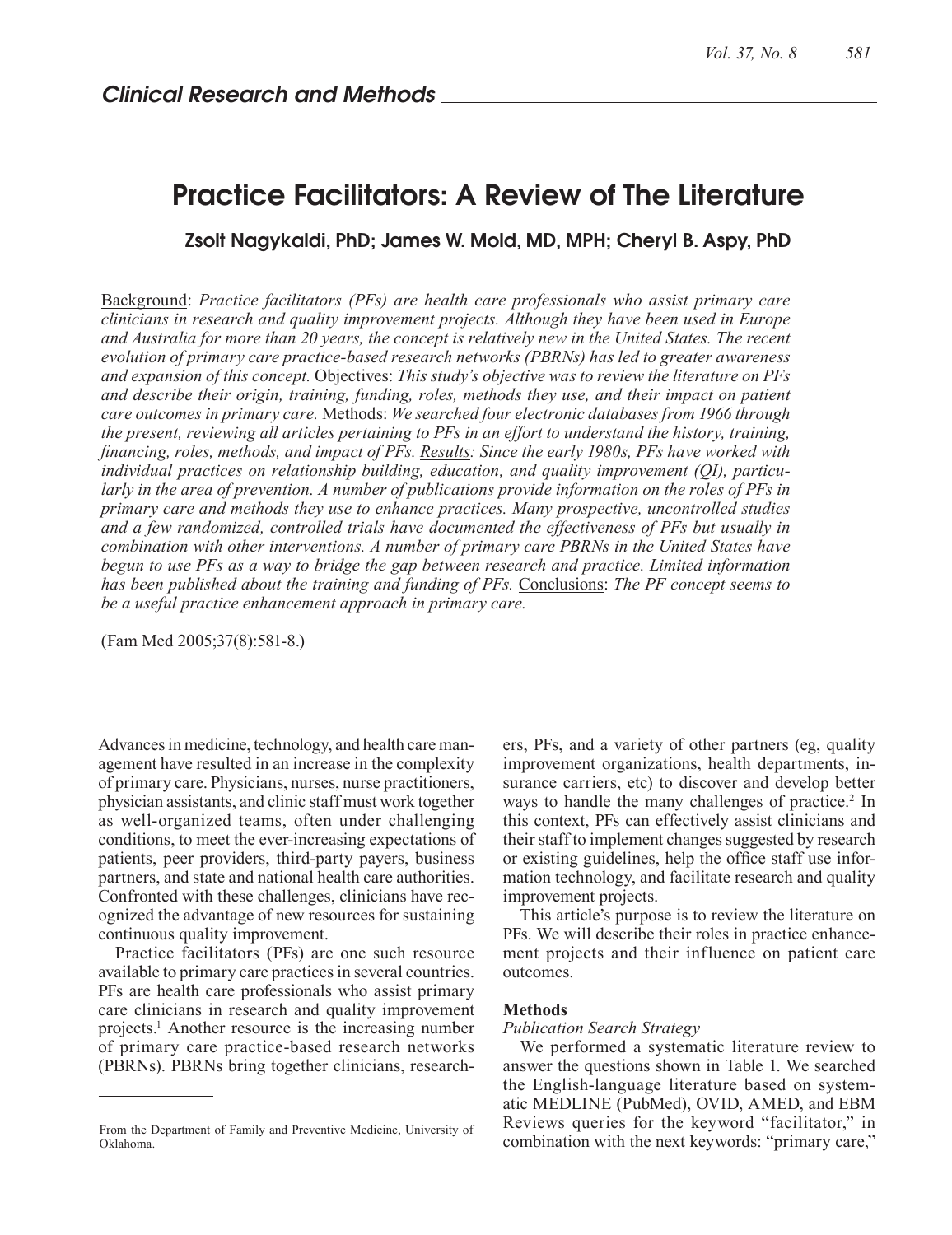"family medicine," "general practice," "family physician," "practice-based research," "audit," "prevention," "quality improvement," "practice enhancement," and "evidence based" between 1966 and 2004. Our primary search yielded 217 individual abstracts that included combinations of these keywords. If an abstract was not available, we obtained the full-text article.

One of us reviewed the abstracts and full-text articles and eliminated those that were not relevant to our review. We also reviewed the references in these publications and consulted experts to identify additional articles that might provide information about PFs. If published information was inadequate, we researched the topic via personal communication with authors.

Subsequently, all three authors reviewed the remaining 78 articles and determined the final list of papers by consensus, applying the following inclusion criteria: First, the publication had to characterize PFs as individuals working with primary care practices in research or quality improvement activities. Second, the work of the facilitator described in the report went beyond data collection and feedback or providing only information and included interaction with the practice(s) over a sustained period of time (generally more than 1 month). Third, the article was not a commentary or letter to the editor. A total of 47 articles met the inclusion criteria. These publications were then analyzed by the authors to answer the review questions.

Due to the limited number of publications on the role of PFs in the United States, we also surveyed members of the Agency for Healthcare Research and Quality PBRN and Federation of PBRNs e-mail lists (listserves). We received information from 11 PBRNs that reported use or plans for utilization of PFs in various capacities.

#### **Results**

#### *Origin of the Practice Facilitator Concept*

The PF concept can be traced back to the Oxford Prevention of Heart Attack and Stroke Project (Oxford Project) in England (1982–1984).<sup>3</sup> The project examined the effect of providing practical help to general practitioners via facilitators on screening for cardiovascular disease. Encouraged by the success of Dr Arnold Elliott, the first peer physician facilitator in Islington, England,<sup>4</sup> investigators used primary care facilitators to assist in the Oxford Project. The earliest reports that demonstrated the characteristics of the facilitator were published by Fullard et al.<sup>3,5</sup> Fullard was the first primary care facilitator used by The Oxford Centre for Primary Care Prevention "for the purpose of promoting prevention in primary health care" and to "bridge the gap, or establish a new channel of communication between the general practitioner and his coworkers."6 This report characterized the facilitator as a health care professional who helps the primary care team assess the current state of the practice and then plan, implement,

#### Table 1

#### Review Questions

- When, where, and why was the PF model developed?
- How is the work of PFs financed?
- How are PFs trained, and what is their background?
- What are the roles of PFs as described in the literature?
- What methods do PFs use to facilitate practice improvements?
- What impact have PFs had on primary care practices and patient care outcomes?
- How are PFs being used in practice-based research networks in the United States?

PF—practice facilitator

and evaluate the effectiveness of office system interventions that enhance prevention. The office system intervention typically includes chart audits and feedback, nurse training, identifying high-risk patients, printing risk cards, patient reminders and education materials, establishing recall systems, and "cross-pollination" of good ideas and information. In a later publication, Cook summed up the characteristics of the facilitator: "an agent of change, coordinator, a cross-pollinator of good ideas, a resource-provider, an information-giver, a trainer, researcher, adviser, and mentor."1 The PF concept has subsequently been implemented in other countries, notably in Australia,<sup>7,8</sup> Canada, $9,10$  The Netherlands,<sup>11,12</sup> and the United States.<sup>13</sup>

Our review of the literature yielded a number of versions of the facilitator's title, including "facilitator,"1 "clinical facilitator,"14,15 "prevention facilitator,"10 "audit facilitator,"<sup>16</sup>"educational facilitator,"<sup>17</sup> "project facilitator,"<sup>13,17</sup> "nurse facilitator,"<sup>8</sup> "primary care facilitator,"1 and "practice enhancement assistant."2

#### *Financing the Work of Practice Facilitators*

We found limited information on financing the work of PFs. When funding was mentioned, it always related to the specific project discussed in the publication, but little or no information was provided on the sustainability of PF work across and between projects.<sup>8,11,12</sup> PFs were generally hired by an academic medical center (The Netherlands, Canada, and the United States)<sup>11,13</sup> or a health care authority, such as the Family Health Services Authority (FHSA, England),<sup>18,19</sup> or Regional Health Authority (RHA, New Zealand)<sup>8</sup> for a particular project. Generally, funding for individual projects was provided from government sources (England) or academic research grants (The Netherlands, Canada, Australia, and the United States).<sup>8,10</sup>

#### *Background and Training of Practice Facilitators*

The most detailed description of facilitator training is provided by Carroll et al.<sup>20</sup> Based on the Oxford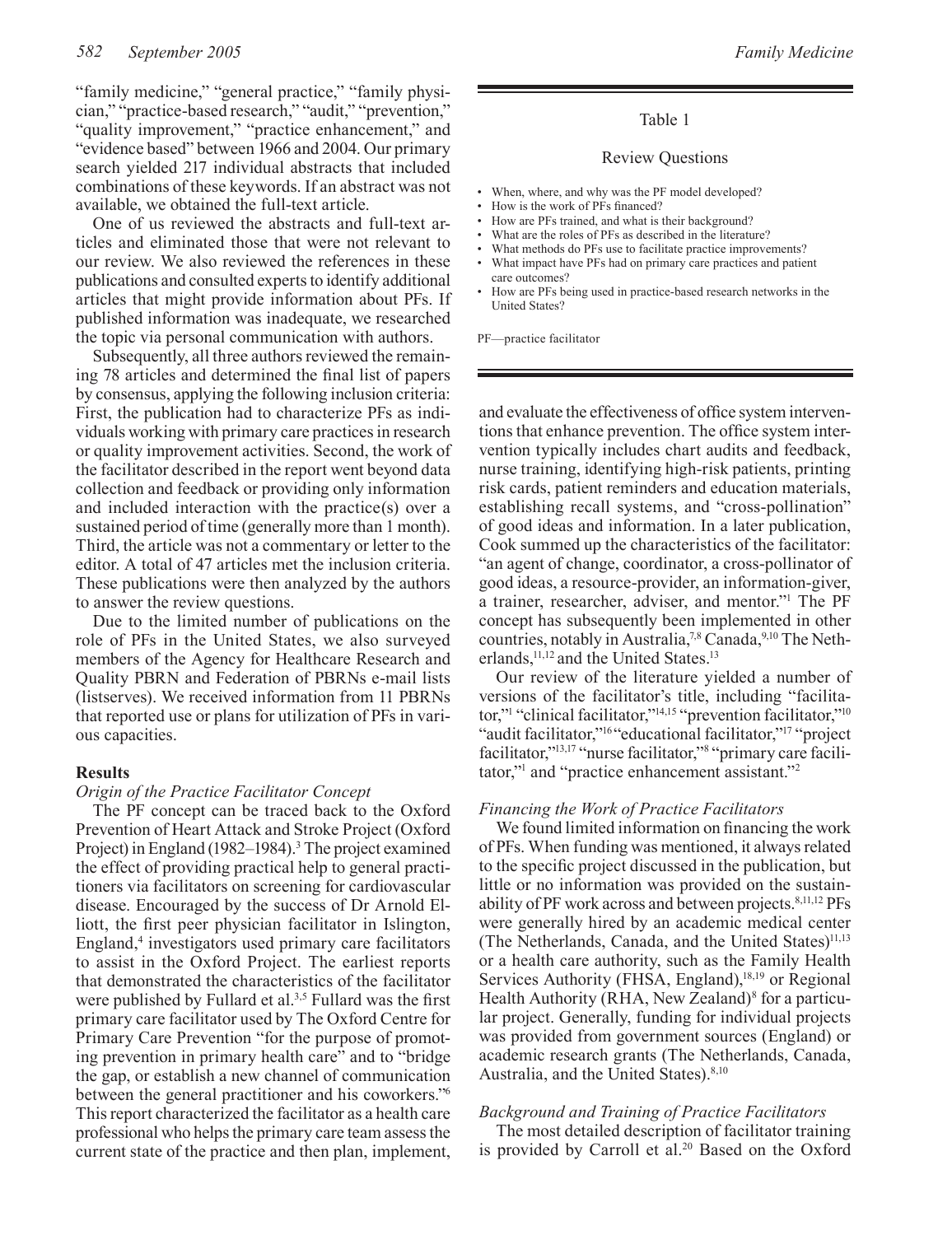Facilitator Model, the National Facilitator Development Project (NFDP) has trained hundreds of facilitators in England. Their training included methods of communication and collaboration, the audit cycle and its application in general practice, standard setting with practice teams, principles of data collection and analysis, managing change, and encouraging teamwork. The PFs who were hired usually had previous health care training, such as work as practice assistants, $11,12$ health visitors, $21$  or masters of community nursing.<sup>22</sup> Although some additional information is available on the Internet, these Web sites generally do not detail the organizational aspects of PF employment.

#### *Roles of Practice Facilitators*

Facilitators assist clinicians with a variety of activities, including enhancement of documentation and delivery of clinical interventions, particularly preventive services; improvement of office systems (CQI); and implementation of Health Information Technology (HIT). A number of publications indicate that one of the most important functions of the facilitator is to promote prevention in primary care.6,17,23 This applies to classic preventive care (primary and secondary prevention) and to preventive services associated with management of chronic diseases (tertiary prevention). PFs also serve as a resource for practices that want to develop evidence-based behavioral interventions, such as smoking cessation programs.17

PFs work with the office staff to develop reminder systems for recalling and tracking patients.<sup>10</sup> To increase the rate of preventive services and enhance chronic patient care, PFs assist with implementation of guidelines. PFs make these guidelines available and teach the office staff how to implement them.<sup>18</sup> For example, facilitators provide education on evidence-based preventive services and service delivery models.<sup>17</sup>

Facilitators can participate in clinical research as research assistants.<sup>17</sup> They generally focus on the practicelevel implementation phase of research projects, serving as a resource for the practice. In this role, PFs have helped bridge the gap between academic researchers and clinicians. Facilitators have been especially effective in multi-center studies, where personal knowledge and regular contact with a large number of professionals and practices are necessary, and quality control is often difficult.16,24

It has also been reported that facilitators enhance office staff involvement in research and continuous quality improvement (CQI) projects and generate a positive attitude toward change.<sup>9,12</sup> In addition, they can help raise awareness, increase practice knowledge, strengthen partnerships, $25$  and help with consensus building.10 Specifically, nurse training and empowerment has been an important aspect of the facilitator's work.21 PFs have helped practices develop the nurse role

within the practice and supported a better utilization of staff resources by increasing the nurses' responsibility in patient care. Particularly in England, facilitators have played an important role in assisting nurses to acquire and improve their clinical and administrative skills.26-28

The facilitator concept encourages a reevaluation of the traditional physician-centered practice.29 Facilitators help providers use their human resources and expertise optimally by encouraging task reassignments to nurses, midlevel providers, and clinic staff. This approach relies on the clinician's willingness to share more responsibility with the clinic staff.

As more providers turn to electronic health records (EHRs) and other electronic office systems,30 facilitators with information technology (IT) expertise provide low-cost technical support. This occurs both during the transitional process to EHRs and in maintenance of existing electronic systems.2,10,31

#### *Methods Used by Practice Facilitators*

A common method used by PFs involves conducting chart audits. Based on these audits, PFs prepare reports, give feedback to the clinical staff, and assist them in planning the steps to bring about change. When conclusions are reached, or ideas for improvement are identified, they also help practices implement the changes.2,11 One of the most elaborate descriptions of facilitating change in primary care practices was provided by Atkins et al, $33$  in which facilitators followed the "change management method" to ensure the success of effective and lasting interventions. They used the Practice Characterization Model (PCM) to draw up a tailored Practice Development Plan (PDP) to apply the most appropriate interventions to improve the work of the practice.

PFs also enhance communication and spread useful ideas between practice sites (cross-pollination). Primary care providers often work in isolation from each other, even in the same practice group, and generally do not share methods, ideas, or discovered practical solutions with each other. PFs can effectively connect providers and share ideas and resources, so that a network of clinicians functions as a learning community.25

PFs use the Plan-Do-Study-Act (PDSA) cycle, a method integral to CQI to achieve lasting change through system-level interventions.<sup>20,34,35</sup> In this method, a PF, often as a member of a quality improvement team, interacts with practice staff to plan the intervention, determine and assign tasks, study the effect of the intervention, and refine the intervention based on staff feedback and pilot results.

PFs also establish new connections between members of the same practice or different practices within a network of providers.36 These connections are par-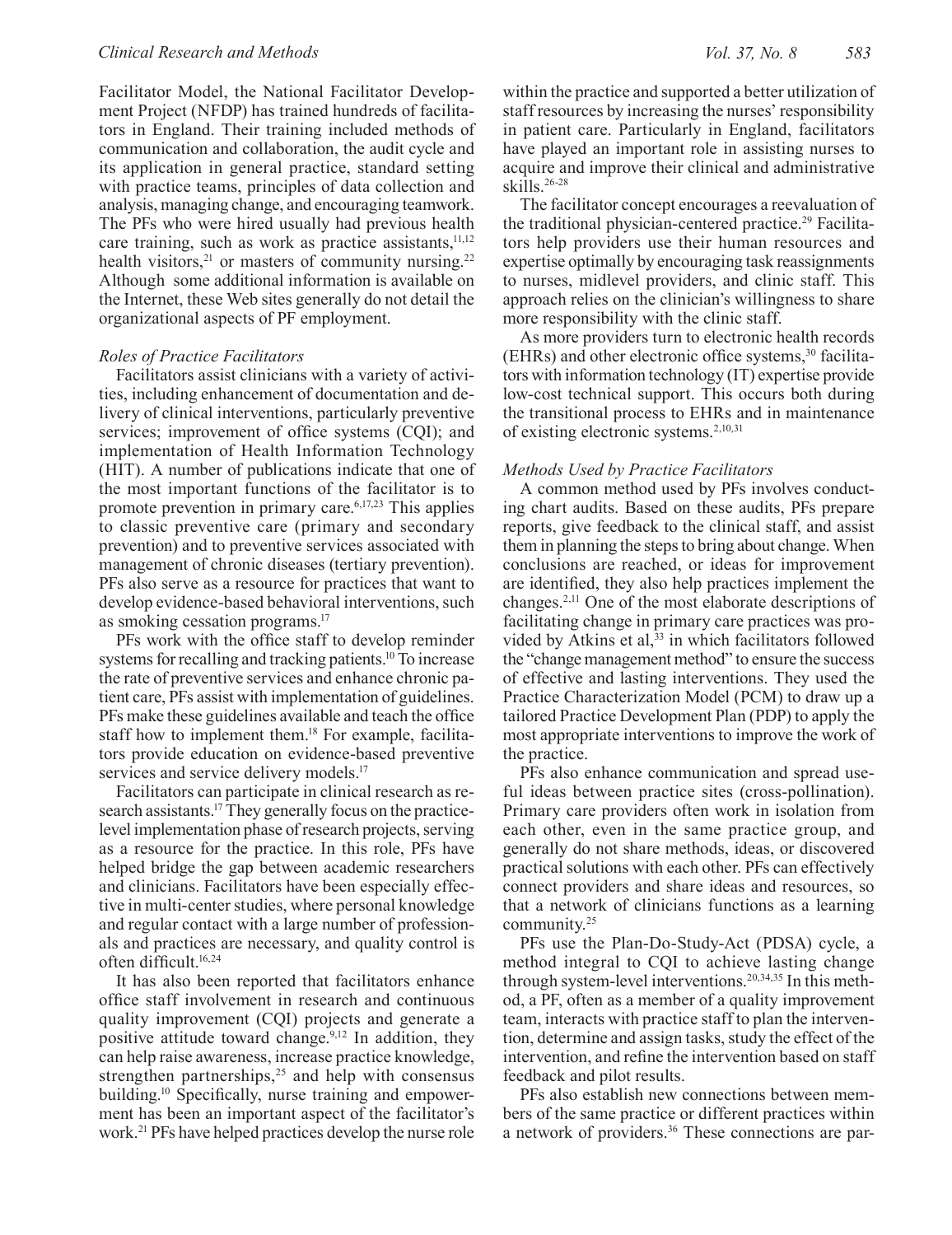ticularly important for rural practices that are isolated from metropolitan area resources (such as tertiary medical centers).

PFs implement different practice enhancement strategies alone or in combination to achieve and sustain change through system-level interventions.<sup>37</sup> Single strategies include group education, individual instruction (social interaction), feedback, and reminders. Combined strategies are education materials and feedback, group education combined with other strategies, individual instruction with other strategies, feedback and reminders, and feedback combined with peer reviews or academic detailing.

#### *Impact on Practices and Patient Care Outcomes*

Of the 47 articles we reviewed, 25 measured the effect of interventions involving facilitators on patient care outcomes. We have summarized the major findings of outcome studies utilizing PF interventions in Table 2. Only eight of the studies were randomized, controlled trials (RCTs), and seven of them investigated multi-component interventions in which practice facilitators were only a part. Table 3 demonstrates the methodological quality of the randomized clinical trials. We must note that in system-level improvement studies, blinding of study subjects to administrants of interventions is simply not feasible, or in some cases it would be deleterious to the intervention. Study designs and outcomes of the eight RCTs are detailed below (see Table 2 for details).

Frijling et al reported that feedback from facilitators increased the rates of diabetic foot and eye examinations in general practices in The Netherlands.<sup>11</sup> This was a cluster RCT including 124 practices and 185 general practitioners. The study did not address the direct effect of simply giving more attention to the intervention group (Hawthorne effect) versus the effect of the intervention itself.

In another study involving 98 physicians, Dietrich et al demonstrated that facilitators increased the number of office system interventions on cancer early detection and preventive services.13,38 The study did not examine which parts of the multifaceted intervention contributed to the improved outcomes.

Margolis et al examined the role of PFs in improving delivery systems for prevention in primary care in 44 practices.39 The authors found that continuing education in combination with PF-facilitated process improvement methods is effective in increasing preventive service delivery rates for children.

Modell at al reported that nurse facilitators working with a team of primary care clinicians improved screening for carriers of hemoglobin disorders in 26 practices.26 The facilitator intervention was particularly effective in practices in areas with a high prevalence of ethnic minorities.

In a rigorous, randomized study including 40 primary care practices, Baskerville et al and Lemelin et al demonstrated that nurse facilitators improved preventive care performance and successfully changed physician practice patterns.10,22

Kinsinger et al reported that facilitators in 62 practices assisted community primary care physicians in an academic research team to implement an office system intervention for increasing breast cancer screening rates in 20 rural counties in North Carolina.<sup>32</sup>

Goodwin et al described a group randomized clinical trial to test a practice-tailored approach to increase the delivery of preventive services, particularly through health habit counseling.<sup>24</sup> They found that the tailored approach to increase a range of evidence-based preventive services can enhance the potential of practices to meet the preventive needs of their patients.

Bryce et al tested whether an audit facilitator could change the pattern of diagnosis and treatment of childhood asthma in an RCT (3,373 children ages 1–15 years) conducted at the University of Dundee in the United Kingdom.40 The inclusion of an audit facilitator in 12 Tayside clinics led to favorable changes in the process of care of childhood asthma.

Other investigators have reported that proper utilization of facilitators may result in better patient care without increasing costs, but this effect did not last after the facilitator stopped visiting the clinics.12 The facilitator model appears to be optimal for small or medium-size practices.12 Large practices are less likely to be able to use the resources of the facilitator due to the scale of operations necessary for quality improvement. The net cost savings generated by the facilitator might justify the costs associated with the employment of the facilitator, depending on whether one considers short-term or long-term outcomes.<sup>16</sup>

#### *Use of Practice Facilitators in PBRNs in the United States*

At least 11 primary care PBRNs in the United States use PFs. Areas of facilitator activity within US PBRNs include coordination of research projects, development and implementation of system-level interventions such as immunization and preventive services, chronic disease management, chart audits, feedback for quality improvement, and patient education.<sup>2,41</sup>

For example, the Oklahoma Physicians Resource/ Research Network (OKPRN) uses five full-time equivalent (FTE) facilitators, called practice enhancement assistants (PEAs). The PEAs help member practices participate in individual and network-wide research and quality improvement projects. Initial PEA training includes a comprehensive introduction program followed by project-specific training (Table 4). PEA training materials are published in a PEA Training Manual. PEAs are funded from academic grants and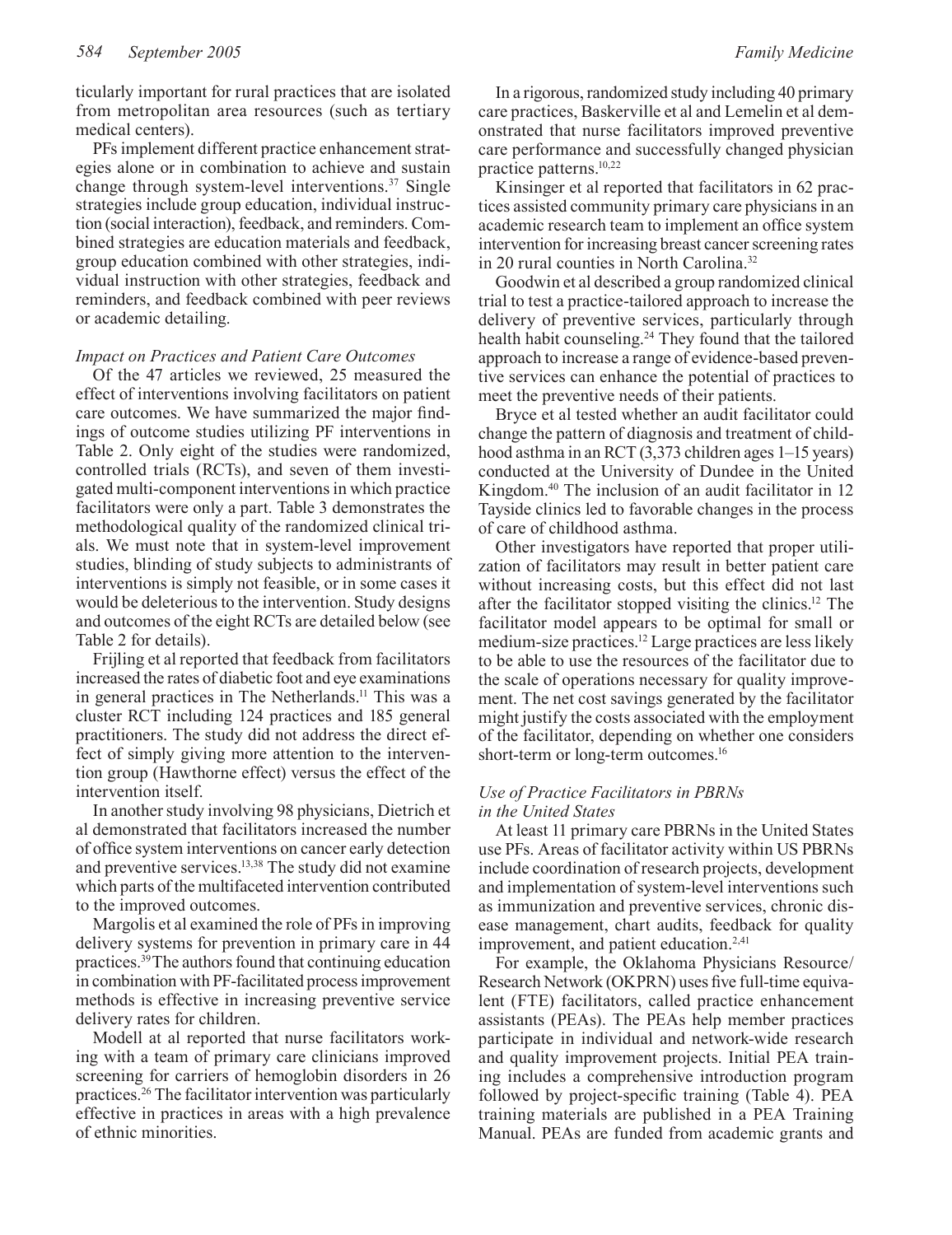$\equiv$ 

Ē,

## Table 2

### Outcome Studies of Practice Facilitator Interventions

| Study Type<br>Prevention         | <b>Study Outcome</b><br>Feedback reports and support by the facilitator increased diabetic eye and foot examination<br>rates in primary practice. <sup>11</sup>                                                                                                                | Type of<br>Study<br><b>RCT</b>                     | Year of<br>Publication<br>2002 |
|----------------------------------|--------------------------------------------------------------------------------------------------------------------------------------------------------------------------------------------------------------------------------------------------------------------------------|----------------------------------------------------|--------------------------------|
|                                  | Quality improvement of preventive care performance was associated with implementation<br>of information technology, staff involvement or staff turnover, characteristics of the<br>facilitator, relationship between the facilitator and the practice. <sup>9</sup>            | Case control study                                 | 2002                           |
|                                  | Facilitator-assisted office system intervention resulted in an increase in mammography,<br>recommendation to do breast self-exams, clinical breast exams, fecal occult blood testing,<br>and advice to quit smoking. <sup>13</sup>                                             | <b>RCT</b>                                         | 1992                           |
|                                  | Facilitators enhanced the understanding and utilization of smoking cessation toolkits<br>but not cost-effectively. <sup>17</sup>                                                                                                                                               | Before/after study of three<br>intervention groups | 1992                           |
|                                  | Facilitators helped enhance preventive service delivery rates in a 1-year follow-up trial. <sup>24</sup>                                                                                                                                                                       | <b>RCT</b>                                         | 2001                           |
|                                  | Facilitators improved preventive services performance and modified physician practice<br>patterns in a multifaceted intervention. <sup>10, 22</sup>                                                                                                                            | <b>RCT</b>                                         | 2001                           |
|                                  | Facilitators helped increase prevention rates for cardiovascular disease in<br>multidisciplinary primary care teams. <sup>3</sup>                                                                                                                                              | Before/after study                                 | 1987                           |
| Chronic<br>Disease<br>Management | Facilitators were cost-effectively utilized as general auditors in diabetic retinal<br>photographic screening. <sup>8</sup>                                                                                                                                                    | Case control study                                 | 1999                           |
|                                  | Facilitators helped improve preventive cardiovascular structure-of-care indicators<br>in general practices. <sup>42</sup>                                                                                                                                                      | Before/after study                                 | 2003                           |
|                                  | Improving the pattern of diagnosis and treatment of childhood asthma justified<br>the deployment of facilitators. <sup>10, 45</sup>                                                                                                                                            | Before/after study                                 | 1997, 1995                     |
|                                  | Facilitators improved diabetes quality-of-care measures utilizing the best practices<br>approach combined with health information technology. <sup>2</sup>                                                                                                                     | Before/after study                                 | 2003                           |
|                                  | Facilitators helped increasing general practitioner involvement in diabetes care<br>and amelioration of identified constraints. <sup>43</sup>                                                                                                                                  | Before/after study                                 | 1992                           |
| Improved<br>Relationships        | Facilitators were essential in reaching out to isolated rural practices in practice-based<br>research networks. <sup>44</sup>                                                                                                                                                  | Descriptive analysis                               | 2001                           |
| Professional<br>Education        | Intensive presence of the facilitator was necessary to maintain the effect of improvements<br>made in a practice. <sup>12</sup>                                                                                                                                                | Before/after study                                 | 1999                           |
|                                  | Facilitators improved the recognition of psychiatric illnesses by general practitioners. <sup>18</sup>                                                                                                                                                                         | Before/after study                                 | 2000                           |
| System-level<br>Improvements     | Clinic staff was more willing to implement changes when they were persuaded that it<br>benefited the health of a significant portion of their patients. This task was ideally done<br>by a facilitator via literature review, feedback, and providing materials. <sup>26</sup> | <b>RCT</b>                                         | 1998                           |
|                                  | Extent of understanding and implementation of quality improvement methodology was<br>significantly higher in practices with facilitators. Practice team members' attitudes<br>improved. <sup>29</sup>                                                                          | Before/after study                                 | 1996                           |
|                                  | Facilitator interventions very significantly increased proper documentation of vital signs<br>and smoking status. <sup>21</sup>                                                                                                                                                | Before/after study                                 | 1987                           |
|                                  | Facilitators helped improve the management of prescription refills in primary care<br>practices through a quality improvement process in a multi-professional team. <sup>34</sup>                                                                                              | Before/after study                                 | 1999                           |
|                                  | Facilitators assisted in testing an academic research team approach to increase breast<br>cancer screening rates in community primary care practices. <sup>32</sup>                                                                                                            | <b>RCT</b>                                         | 1998                           |
|                                  | Facilitators enhanced the utilization of health summary sheets and patient recall systems. <sup>45</sup>                                                                                                                                                                       | Before/after study                                 | 1993                           |
|                                  | Facilitators increased preventive service delivery rates through office systems<br>implementation in a practice improvement team. <sup>46</sup>                                                                                                                                | Before/after study                                 | 2001                           |
|                                  | Facilitators successfully supported quality improvement programs for primary health<br>care teams and sustained practice changes. <sup>47</sup>                                                                                                                                | Before/after study                                 | 1998                           |

RCT— randomized clinical trial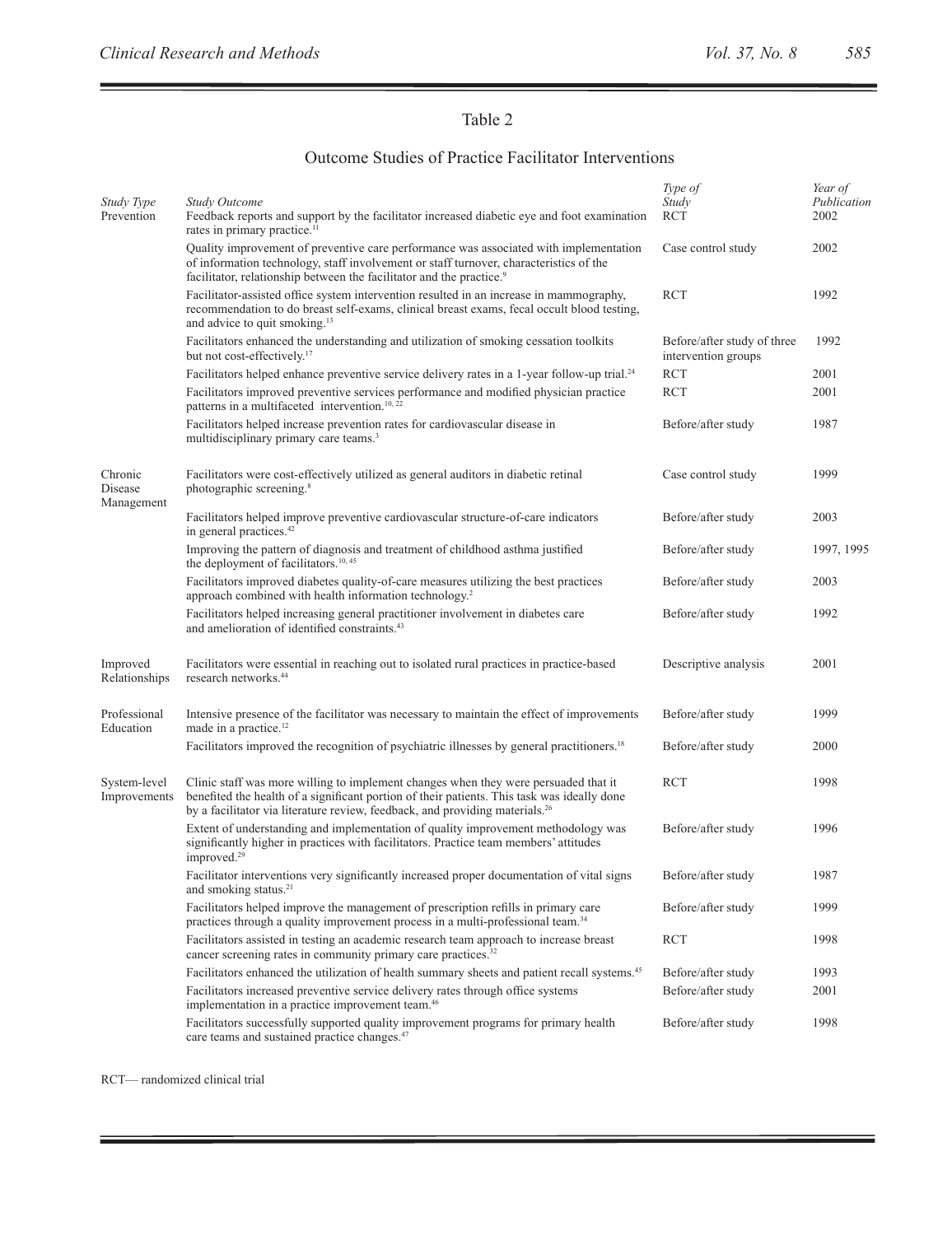#### Table 3

| <b>RCT</b> Study                      | $\mathcal{I}_{\mathcal{I}}$ | $\overline{2}$    | $\overline{3}$ | $\overline{4}$ | 5                        | 6                        | $\overline{7}$ | 8      | 9                        | 10     | 11     | Total          |
|---------------------------------------|-----------------------------|-------------------|----------------|----------------|--------------------------|--------------------------|----------------|--------|--------------------------|--------|--------|----------------|
| Frijling et al, 2002 <sup>11</sup>    | $+$                         | $^{+}$            | $^{+}$         | $^{+}$         | $\overline{\phantom{a}}$ | ٠                        | $\gamma$       | $+$    | ٠                        | $^{+}$ | $+$    | $\overline{7}$ |
| Dietrich et al, 1992 <sup>13</sup>    | $+$                         | $\qquad \qquad +$ | ٠              | $^{+}$         | $\overline{\phantom{a}}$ | $\overline{\phantom{a}}$ | $\gamma$       | $^{+}$ | ۰                        | $^{+}$ | $^{+}$ | 6              |
| Modell et al, 1998 <sup>26</sup>      | $+$                         | $\qquad \qquad +$ | $\sim$         | $+$            | $\overline{\phantom{a}}$ | $\overline{\phantom{a}}$ | $\gamma$       | $+$    | ٠                        | $^{+}$ | $^{+}$ | 6              |
| Baskerville et al, 2001 <sup>10</sup> | $+$                         | $^{+}$            | $^{+}$         | $+$            | $\overline{\phantom{a}}$ | $\overline{\phantom{a}}$ | $\gamma$       | $+$    | $\overline{\phantom{a}}$ | $^{+}$ | $^{+}$ | $\overline{7}$ |
| Kinsinger et al, 1998 <sup>32</sup>   | $+$                         | $^{+}$            | $^{+}$         | $^{+}$         | $\overline{\phantom{a}}$ | $\overline{\phantom{a}}$ | $^{+}$         | $+$    | $\overline{\phantom{a}}$ | $^{+}$ | $+$    | 8              |
| Margolis et al, 2004 <sup>39</sup>    | $+$                         | $^{+}$            | $^{+}$         | $^{+}$         | $\overline{\phantom{a}}$ | $\overline{\phantom{a}}$ | $\gamma$       | $+$    | $\overline{\phantom{a}}$ | $^{+}$ | $+$    | $\overline{7}$ |
| Goodwin et al, 2001 <sup>24</sup>     | $+$                         | $\qquad \qquad +$ | $\sim$         | $\gamma$       | $\overline{\phantom{a}}$ | $\overline{\phantom{a}}$ | $\gamma$       | $+$    | $\overline{\phantom{a}}$ | $^{+}$ | $+$    | 5              |
| Bryce et al, 1995 <sup>40</sup>       | $+$                         | $\qquad \qquad +$ | $^{+}$         | $\gamma$       | $^{+}$                   | ٠                        |                | $+$    | $^{+}$                   | $^{+}$ | $+$    | 8              |

### Methodological Quality of Randomized Clinical Trials ( RCTs)\*

Scores in PEDro Scale. Total score is determined by counting number of criteria satisfied. "+" criterion was clearly satisfied, "-" not satisfied, "?" unclear whether it was satisfied

1. Eligibility criteria were specified.

2. Subjects were randomly allocated to groups.

3. Allocation was concealed.<br>4 Groups were similar at has

Groups were similar at baseline.

5. Subjects were blinded.

6. Those who administered the intervention were blinded.

7. Assessors were blinded.

8. Measurements of key outcomes were obtained from >85% of subjects.

9. Data were analyzed by intention to test practice facilitator intervention.

10. Statistical comparisons between groups were conducted.

11. Point measures and measures of variability were provided.

renewable contracts. Other PBRNs in the United States have also reported using PFs. For example, the Oregon Rural Practice-based Research Network (ORPRN) uses practice enhancement and research coordinators (PERCs) as project managers to find the balance between practice enhancement and research coordination. The Western New York Practice-based Research Network (WNYPBRN) has recently implemented the Oklahoman PEA model and started recruiting physicians with the PEAs' help. The Wisconsin Research Network (WReN) and the Arkansas Research Collaborative (ARC) have also reported that PFs participate in their research projects*.* Research Network (ResNet) employs 3.5 FTE trained clinical study assistants (CSAs) in a variety of research projects who assist participating clinics in studies. The Alabama Practicebased Research Network (APBRN) uses community health advisors (CHAs) who receive rigorous training and work closely with providers on smoking cessation and obesity projects. Four other PBRNs indicated that they plan to use PFs in the future.

#### Table 4

#### Topics Covered in Practice Enhancement Assistant (PEA) Training

- Administrative and departmental procedures
- Human subjects protection training
- Health Insurance Portability and Accountability Act (HIPAA) training
- Research skills
- Chart auditing
- Rapid cycle quality improvement process
- Group facilitation
- Practice visits (shadowing PEAs in practices)
	- Health information technology utilization (PDAs, PCs, applications,
	- clinical databases)
	- Clin-IQ Process
- Notebooks from past and ongoing studies
- Best practices study process
- Preventive services guidelines and implementation
- Billing and coding
- Electronic Practice Record that includes demographics, progress notes, and plans for practice sites
- Handouts, education materials, PEA resources
- Project-specific training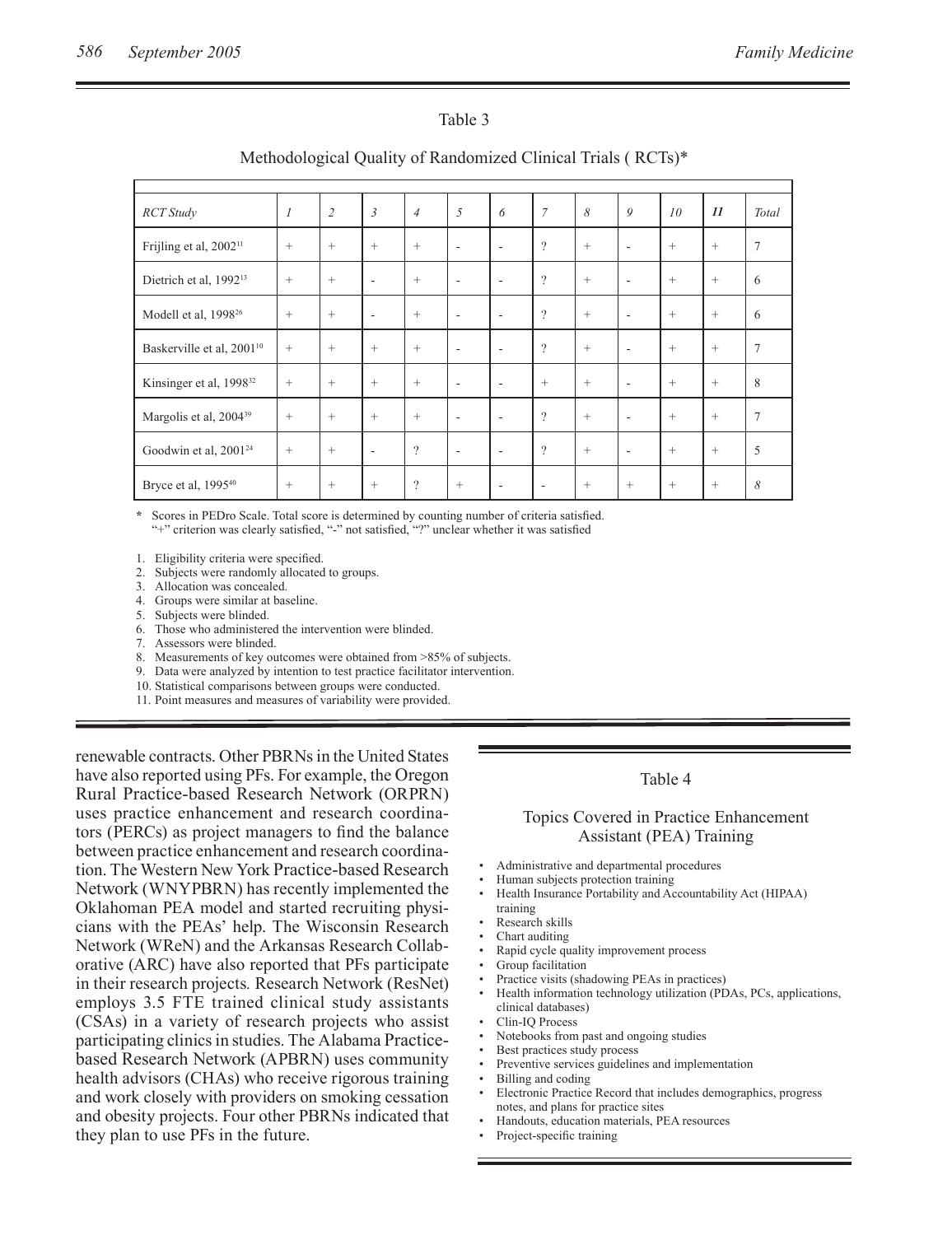Many quality improvement organizations also use professionals on the state level who engage in activities similar to that of the PFs in a contractual relationship but not in the context of a PBRN (eg, Lumetra, Calif; HealthInsight, UT-NV; OFMQ, OK, etc).

#### **Conclusions**

The PF concept originated from the facilitator model developed in Oxford, England in 1982–1984. PFs are health care professionals who assist primary care providers in a variety of research and quality improvement activities. PFs are usually hired and trained by academic or government health care organizations for particular projects and/or work closely with a set of practices over an extended period of time.

PFs increase preventive service delivery rates, improve relationships and communication between providers and practices, assist clinicians with chronic disease management, provide professional education, and facilitate system-level improvements using CQI methodologies. A number of PF interventions have improved practice processes and patient care outcomes, though much more research is needed on the effect and cost-effectiveness of using PFs. At least 11 PBRNs in the United States use or are planning to use PFs.

*Corresponding Author:* Address correspondence to Dr Nagykaldi, University of Oklahoma, Department of Family and Preventive Medicine, 900 NE 10th Street, Oklahoma City, OK 73104. 405-271-8000, ext. 32212. Fax: 405-271- 1682. zsolt-nagykaldi@ouhsc.edu.

#### **REFERENCES**

- 1. Cook R. Primary care. Facilitators: looking forward. Health Visit 1994;67(12):434-5.
- 2. Nagykaldi Z, Mold JW. Diabetes Patient Tracker, a personal digital assistant-based diabetes management system for primary care practices in Oklahoma. Diabetes Technol Ther 2003;5(6):997-1001.
- 3. Fullard E. Extending the roles of practice nurses and facilitators in preventing heart disease. Practitioner 1987;231(1436):1283-6.
- 4. Elliott A. General practice facilitator—a personal view. Health Trends  $1984 \cdot 16(4) \cdot 74 - 9$
- 5. Fullard E, Fowler G, Gray M. Facilitating prevention in primary care. Br Med J (Clin Res Ed) 1984;289(6458):1585-7.
- 6. Fossum S. [The health consultant. A new profession]. Tidsskr Nor Laegeforen 1990;110(8):988-90.
- 7. Rotem A, Youngblood P, Harris P, Godwin P. Becoming a GP facilitator. A training approach. Aust Fam Physician 1996;25(3):378-81.
- 8. McKenzie A, Grylls J. Diabetic retinal photographic screening: a model for introducing audit and improving general practitioner care of diabetic patients in a rural setting. Aust J Rural Health 1999;7(4):237-9.
- 9. Hogg W, Baskerville N, Nykiforuk C, Mallen D. Improved preventive care in family practices with outreach facilitation: understanding success and failure. J Health Serv Res Policy 2002;7(4):195-201.
- 10. Baskerville NB, Hogg W, Lemelin J. Process evaluation of a tailored multifaceted approach to changing family physician practice patterns improving preventive care. J Fam Pract 2001;50(3):W242-9.
- 11. Frijling BD, Lobo CM, Hulscher ME, et al. Multifaceted support to improve clinical decision making in diabetes care: a randomized controlled trial in general practice. Diabet Med 2002;19(10):836-42.
- 12. Geboers H, van der Horst M, Mokkink H, et al. Setting up improvement projects in small-scale primary care practices: feasibility of a model for continuous quality improvement. Qual Health Care 1999;8(1):36-42.
- 13. Dietrich AJ, O'Connor GT, Keller A, Carney PA, Levy D, Whaley FS. Cancer: improving early detection and prevention. A community practice randomised trial. BMJ 1992;304(6828):687-91.
- 14. Rowan P. Clinical facilitators: a new way of working. Nurs Stand 2000;14(52):35-8.
- 15. Beckett C, Wall M. Role of the clinical facilitator. Nurse Educ Today 1985;5(6):259-62.
- 16. McCowan C, Neville RG, Crombie IK, Clark RA, Warner FC. The facilitator effect: results from a 4-year follow-up of children with asthma. Br J Gen Pract 1997;47(416):156-60.
- 17. Cockburn J, Ruth D, Silagy C, et al. Randomised trial of three approaches for marketing smoking cessation programmes to Australian general practitioners. BMJ 1992;304(6828):691-4.
- 18. Bashir K, Blizard B, Bosanquet A, Bosanquet N, Mann A, Jenkins R. The evaluation of a mental health facilitator in general practice: effects on recognition, management, and outcome of mental illness. Br J Gen Pract 2000;50(457):626-9.
- 19. Havelock PB, Schofield T, Tapsfield J. Health promotion in primary care: the British perspective. Am J Prev Med 1994;10(3 Suppl):S33-S35.
- 20. Carroll L, Thirlwall M, Wilson A. Medical audit and the role of the facilitator. Int J Health Care Qual Assur 1994;7(3):8-10.
- 21. Fullard E, Fowler G, Gray M. Promoting prevention in primary care: controlled trial of low technology, low cost approach. Br Med J (Clin Res Ed) 1987;294(6579):1080-2.
- 22. Lemelin J, Hogg W, Baskerville N. Evidence to action: a tailored multifaceted approach to changing family physician practice patterns and improving preventive care. CMAJ 2001;164(6):757-63.
- 23. Fowler G, Fullard E, Gray M. Facilitating prevention in primary care. BMJ 1992;304(6835):1177.
- 24. Goodwin MA, Zyzanski SJ, Zronek S, et al. A clinical trial of tailored office systems for preventive service delivery. The Study to Enhance Prevention by Understanding Practice (STEP-UP). Am J Prev Med 2001;21(1):20-8.
- 25. Mold JW, Peterson KA. Primary care practice-based research networks: working at the interface between research and quality improvement. Ann Fam Med 2005;3(suppl 1):S12-S20.
- 26. Modell M, Wonke B, Anionwu E, et al. A multidisciplinary approach for improving services in primary care: randomised controlled trial of screening for haemoglobin disorders. BMJ 1998;317(7161):788-91.
- 27. Sharpe J, Atkinson R. The role of the diabetes facilitator in providing care. Community Nurs 1999;5:31-2.
- 28. McBride A, Moorwood Z. The hospital health-promotion facilitator: an evaluation. J Clin Nurs 1994;3(6):355-9.
- 29. Lawrence M, Packwood T. Adapting total quality management for general practice: evaluation of a programme. Qual Health Care 1996;5(3):151-8.
- 30. Andrews JE, Pearce KA, Sydney C, et al. Current state of information technology use in a US primary care practice-based research network. Inform Prim Care 2004;12:11-8.
- 31. Mold JW. Use of practice enhancement assistants (PEAs) in practicebased reserach. In: Convocation of Practices, AAFP National Research Network, March 18–21, 2004. Leawood, Kan: American Academy of Family Physicians, 2004.
- 32. Kinsinger LS, Harris R, Qaqish B, Strecher V, Kaluzny A. Using an office system intervention to increase breast cancer screening. J Gen Intern Med 1998;13(8):507-14.
- 33. Atkins EM, Duffy MC, Bain DJ. The practice characterization model: the importance of organizational life cycles and targeted interventions in general medical practice. Int J Health Plann Manage 2001;16(2):125- 38.
- 34. Cox S, Wilcock P, Young J. Improving the repeat prescribing process in a busy general practice. A study using continuous quality improvement methodology. Qual Health Care 1999;8(2):119-25.
- 35. Solberg LI, Reger LA, Pearson TL, et al. Using continuous quality improvement to improve diabetes care in populations: the IDEAL model. Improving care for diabetics through empowerment, active collaboration, and leadership. Jt Comm J Qual Improv 1997;23(11):581-92.
- 36. Astrop P. Facilitator—the birth of a new profession. Health Visit 1988;61(10):311-2.
- 37. Wensing M, Grol R. Single and combined strategies for implementing changes in primary care: a literature review. Int J Qual Health Care 1994;6(2):115-32.
- 38. Carney PA, Dietrich AJ, Keller A, Landgraf J, O'Connor GT. Tools, teamwork, and tenacity: an office system for cancer prevention. J Fam Pract 1992;35(4):388-94.